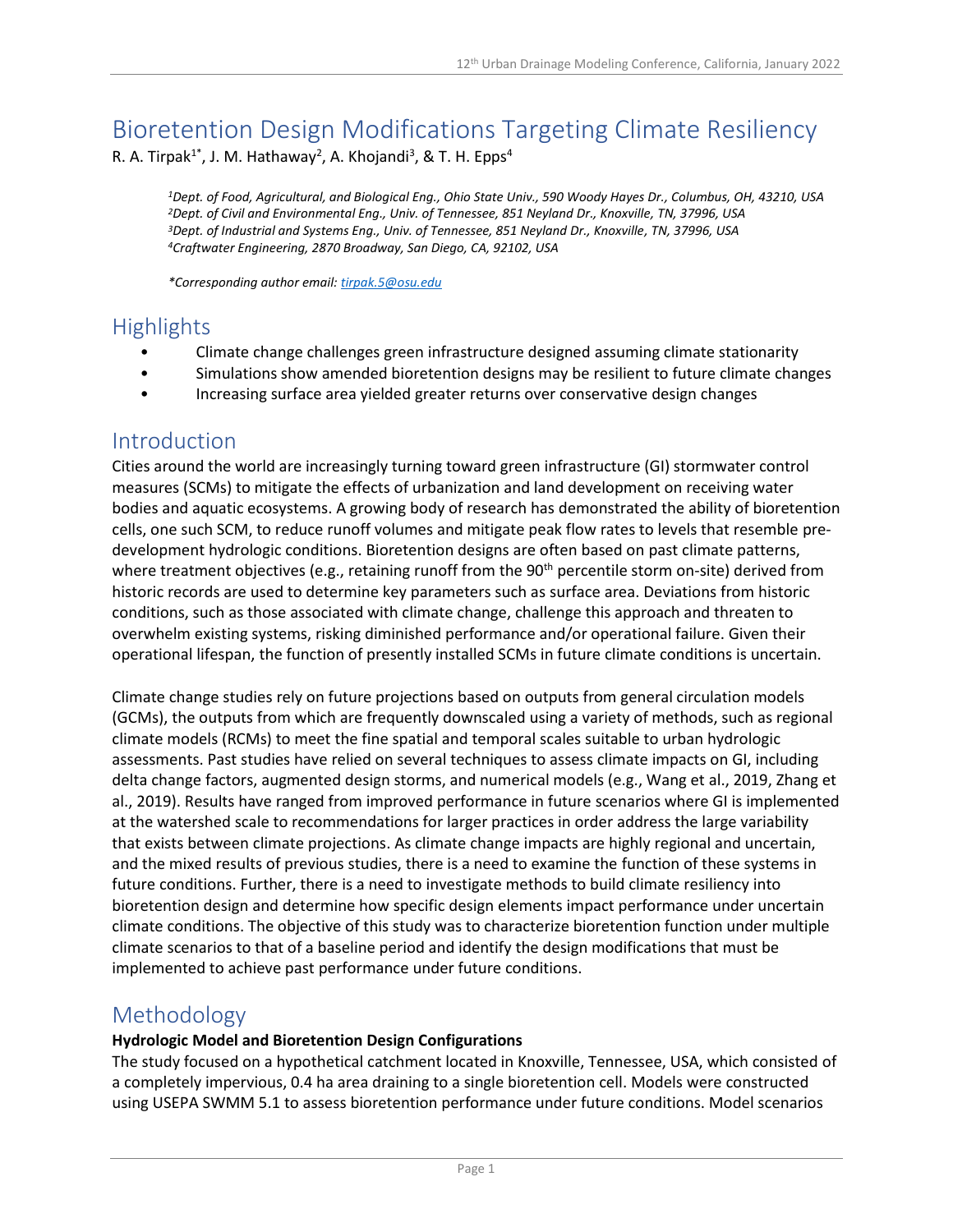were simulated between 2040-2044, representing the final five years of a 25-year service life for a bioretention cell constructed in 2020. To test the effects of design variations on future performance, components were modified beyond baseline recommendations in local regulations. This was achieved by altering parameters such as surface storage depth, media depth, media conductivity, and the surface area of the bioretention cell, yielding fifteen design configurations in total. The effect of site conditions was examined by testing three underlying soils, ranging from clay (K1) to sandy loam (K3).

#### **Climate Change Projections, Bias Correction, and Performance Analysis**

Ten dynamically downscaled projections of hourly rainfall data for 2040-2044 were downloaded from the North American Coordinated Regional Downscaling Experiment (NA-CORDEX) Program and served as inputs to hydrological models. Kernel density distribution mapping (KDDM), a novel non-parametric technique developed by McGinnis et al. (2015), was implemented to correct climate model bias using the "climod" package for the statistical software, R. Three components of the annual water balance (surface overflow, infiltration, and drain outflow) were used to compare future (2040-2044) bioretention performance against levels achieved under past climate conditions, characterized from simulations performed using observed climate data from 2010-2014.

### Results and discussion

Simulation results are presented in Figure 1, where design configurations are listed from 1 (lowest deviation from current practice) to 3 (largest deviation). For example, DEP1, DEP2, and DEP3 represent design configurations where media depths were increased from 15cm (DEP1) to 122cm (DEP3). Configurations where surface storage depths (P, ranging from 15-61cm), media conductivity (CON, 51- 102mm/hr), and bioretention surface area (A, 5-15% of the contributing drainage area) were modified followed similar trends, while LOW, MID, and HIGH represent a combination of these parameters (Figure 1). Results demonstrate that current designs may be sufficient under future scenarios that represent lower deviations from current climate but are overwhelmed in others. Further, the effects of sitespecific conditions on bioretention performance were evident, with an increased number of designs surpassing historic annual infiltration volumes under future conditions when underlain by well-drained, sandy loam soils (K3) compared to clay or clay loam soils (K1 and K2, respectively). This suggests that more conservative design amendments (e.g., deeper media layers, increased temporary ponded storage) could have greater impacts at sites with moderate to well-drained *in situ* soils compared to poorly drained soils, where more significant modifications (e.g., increasing surface areas or implementing several modifications simultaneously) are needed to meet past performance. Unlike infiltration and drain outflow, which was similarly affected by site conditions, underlying soil properties had little effect on annual surface overflow. Because this represents runoff that bypassed any treatment or hydrologic mitigation, it may be an indication that more significant modifications are needed, such as the larger practice sizes, deeper media depths and increasing surface storage, to reduce future runoff impacts regardless of site conditions.

Depending on management objectives, risk tolerance, and site conditions, results illustrate where priority should be placed to foster resiliency to changing climates. For example, if the primary management objective was to reduce runoff via infiltration from bioretention cells atop poor to moderately drained soils, increasing the media layer depth was shown to provide greater returns compared to other conservative design modifications (e.g., increasing ponding depths or media conductivities) (Figure 1). Conversely, increasing ponding depths (P) provided the greatest improvement to infiltration performance for sites with well-drained soils (K3). However, regardless of underlying soils, increasing bioretention surface area relative to the catchment had the largest effect on future